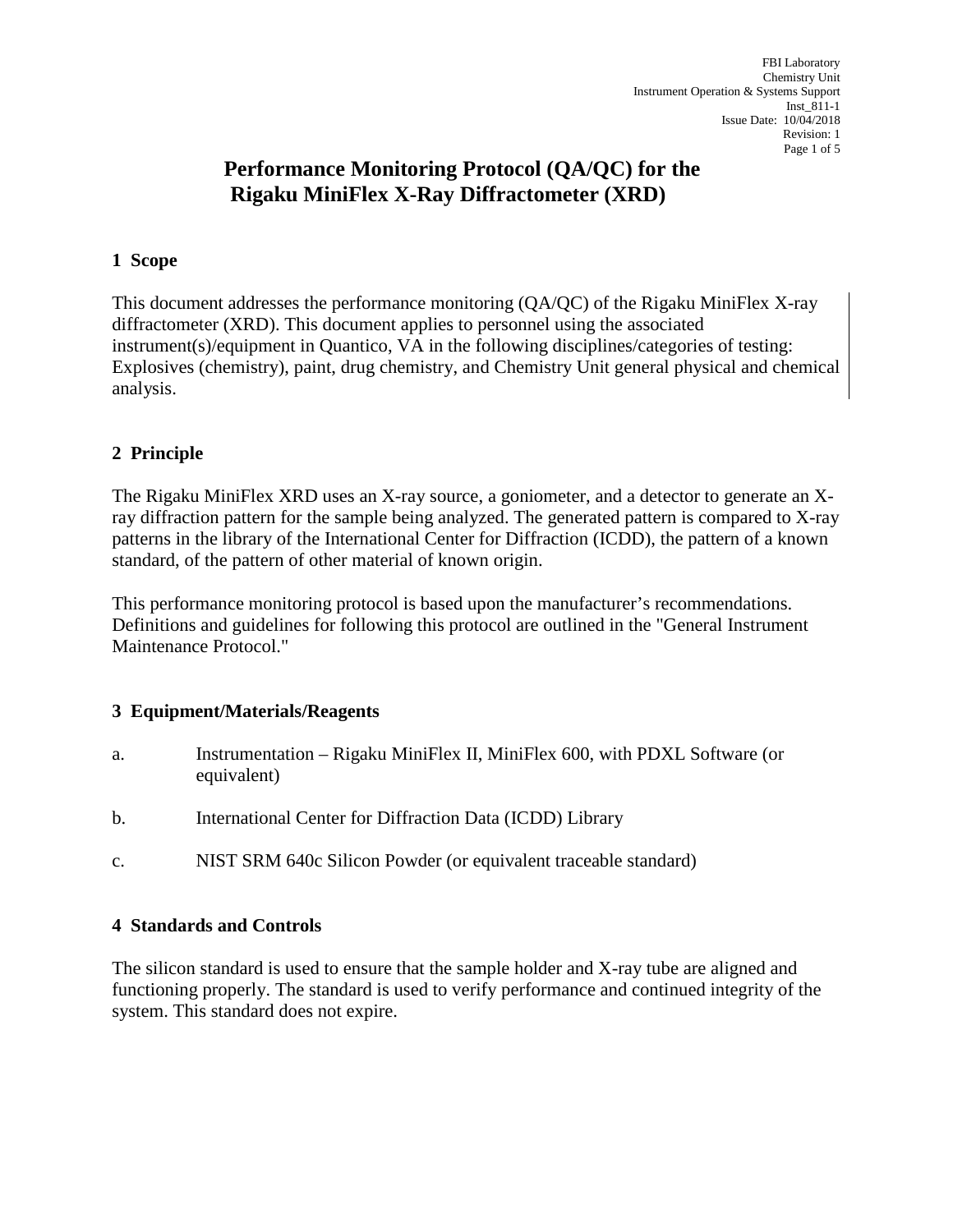#### **5 Sampling or Sample Selection**

Not applicable.

#### **6 Procedures**

The following steps will be performed daily. Enter the appropriate information in the QA/QC log for tracking purposes.

- a. Record the remaining disk space on the hard drive. Use Windows Explorer program to verify that the hard disk has at least 100 MB of free disk space. Do not use if less than 100 MB remain.
- b. Place the silicon standard in the instrument.
- c. Open the 'General Measurement' or 'Standard Measurement' window, enter the appropriate information pertaining to the standard, and start the measurement.
- d. Using the PDXL software, open the silicon pattern just created by selecting 'Load' and the recently analyzed silicon standard data file.
- e. In the 'Profile View' tab, unclick the buttons for 'ResidualGraph' (optional) and 'Peakbar 1'. Click 'Create Report' and select "Silicon Standard QA/QC Printout' (or equivalent). Click 'Create Report' and resize the diffractogram so that all information fits on one page. Alternatively, print the diffraction pattern and peak list.
- f. Evaluate the results using the 'Decision Criteria' section of this protocol. If the results are acceptable print the report.
- g. If all requirements are within specification, prepare the documentation as outlined in the "General Instrument Maintenance Protocol." If any requirements fail, contact appropriate instrument support personnel.

#### **7 Instrumental Conditions**

The X-ray generator parameters, detector, and scan mode are fixed within each instrument and will not be adjusted. Adjustments can only be made to the scan speed, step width, and scan range.

| X-ray Generator: | $40 \text{ kV}$ , 15 mA (Miniflex 600) |  |  |
|------------------|----------------------------------------|--|--|
|                  | $30 \text{ kV}$ , 15 mA (Miniflex II)  |  |  |
| Detector:        | $D$ /teX Ultra                         |  |  |
| Scan mode:       | Continuous                             |  |  |
| Scan speed:      | $40 \text{ deg/min}$                   |  |  |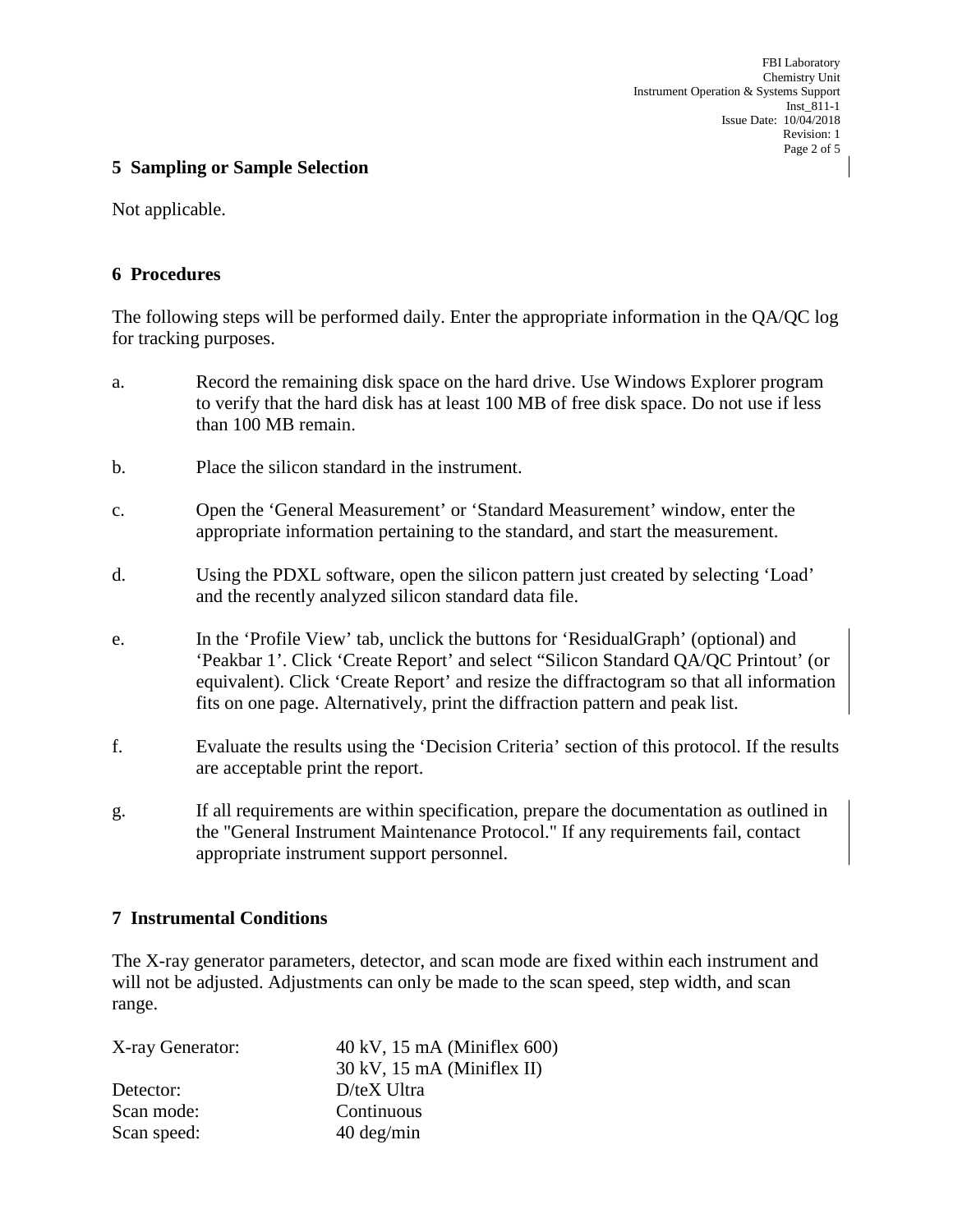| Step width: | $0.02$ deg     |  |
|-------------|----------------|--|
| Scan range: | $20 - 140$ deg |  |

## **8 Decision Criteria**

Check the location of peaks and peak intensity. Results must fall within the following:

- a. The peak height of the 100% peak should be greater than 10,000 cps.
- b. Peaks  $(2 \Theta)$ , all  $+/- 0.15$ : 28.42 47.30 56.10 69.17 76.37 88.06 94.97 106.73 114.13 127.57 136.93

If the values lie outside the specified range, verify the instrument parameters outlined in this procedure and re-analyze the silicon standard. If the results are still outside the specified range, contact appropriate instrument support personnel.

#### **9 Calculations**

Not applicable.

#### **10 Measurement Uncertainty**

Not applicable.

## **11 Limitations**

Only properly trained personnel will perform duties involved in the operation, maintenance, or troubleshooting of this instrument.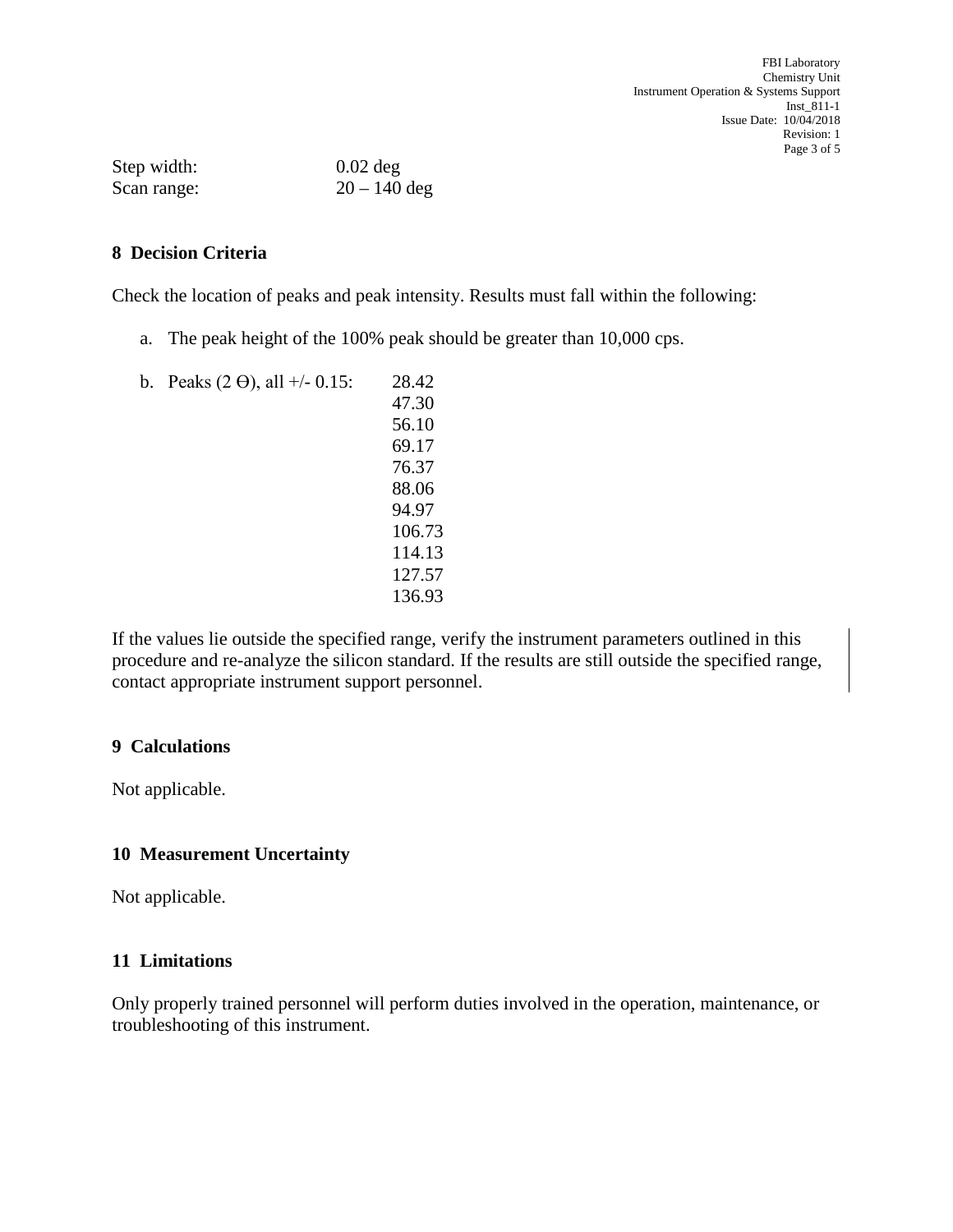# **12 Safety**

The Rigaku MiniFlex XRD produces X-rays. The unit is equipped with appropriate shielding and electrical interlocks which prevent operation under conditions which would allow the escape of ionizing radiation. These interlocks should never be overridden. All personnel operating the spectrometer are routinely monitored via personal radiation monitors, administered at the unit level and tracked by the Health and Safety Group.

The detector window is comprised of beryllium and is extremely delicate. In the event of damage to the window, the beryllium dust created could pose an acute health hazard. If this occurs, seal the chamber and seek assistance from the Health and Safety Group.

## **13 References**

Manufacturer(s)'s Instrument Manuals for the specific models and accessories used.

"General Instrument Maintenance Protocol" (Inst 001) *Instrument Operation and Systems Support SOP Manual.*

*FBI Laboratory Safety Manual.*